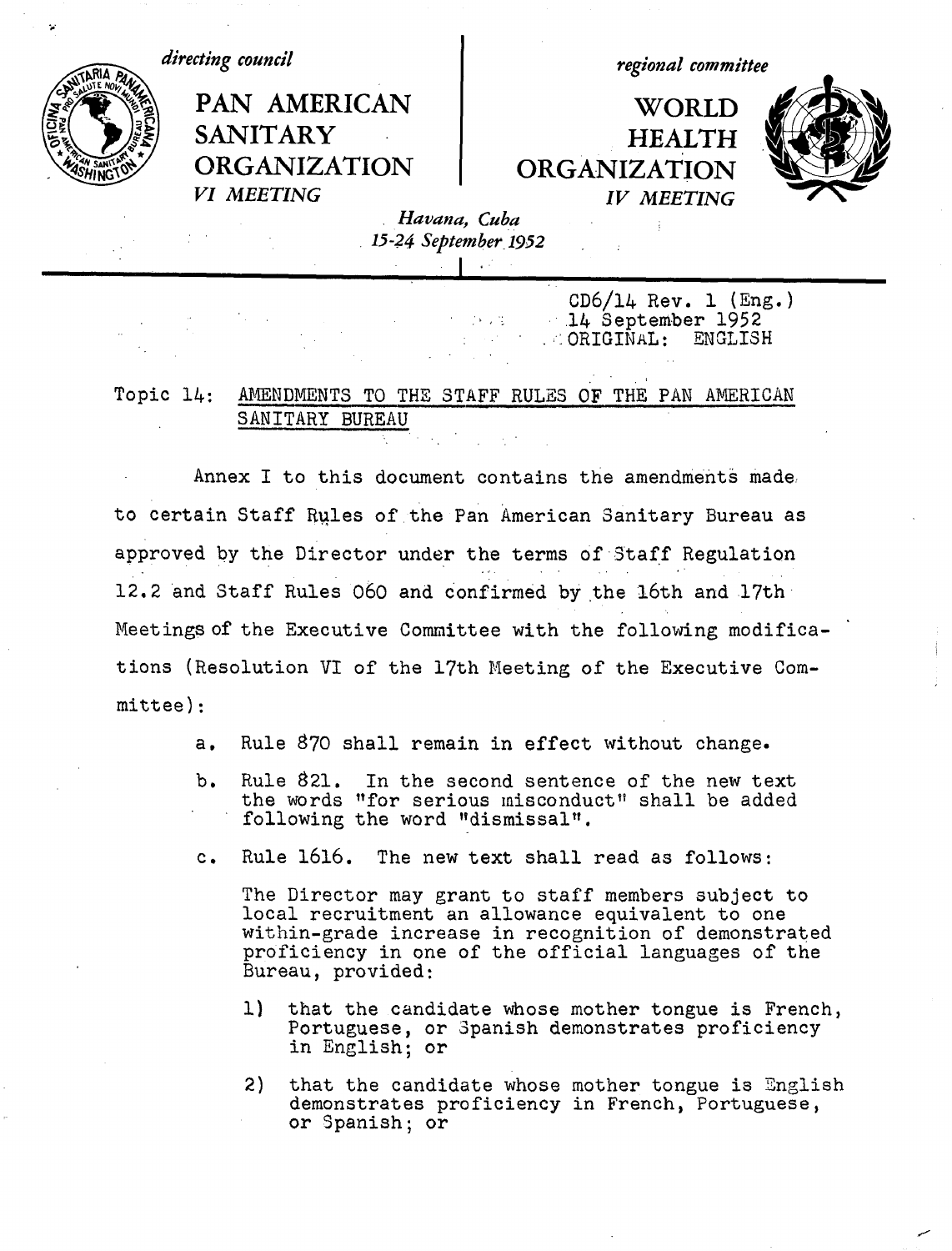$CD6/14$  Rev. 1 (Eng.) Page 2

 $\sim 10^{10}$  M  $_\odot$ 

 $\epsilon_{\rm{max}}$  and  $\alpha_{\rm{max}}$ 

3) that the candidate whose mother tongue is not one of the four official languages demonstrates proficiency in English and another official language of the Bureau;

and provided further, that in all cases the requirements of their position do not make the knowledge of two official languages an essential factor in recruitment.

 $\mathcal{L}^{\mathcal{A}}(\mathcal{A})=\mathcal{L}^{\mathcal{A}}(\mathcal{A})\mathcal{L}^{\mathcal{A}}(\mathcal{A})=\mathcal{L}^{\mathcal{A}}(\mathcal{A})\mathcal{L}^{\mathcal{A}}(\mathcal{A})=\mathcal{L}^{\mathcal{A}}(\mathcal{A})\mathcal{L}^{\mathcal{A}}(\mathcal{A})=\mathcal{L}^{\mathcal{A}}(\mathcal{A})\mathcal{L}^{\mathcal{A}}(\mathcal{A})$ 

 $\label{eq:2.1} \mathcal{L}(\mathcal{L}^{\mathcal{L}}(\mathcal{L}^{\mathcal{L}}(\mathcal{L}^{\mathcal{L}}(\mathcal{L}^{\mathcal{L}}(\mathcal{L}^{\mathcal{L}}(\mathcal{L}^{\mathcal{L}}(\mathcal{L}^{\mathcal{L}}(\mathcal{L}^{\mathcal{L}}(\mathcal{L}^{\mathcal{L}}(\mathcal{L}^{\mathcal{L}}(\mathcal{L}^{\mathcal{L}}(\mathcal{L}^{\mathcal{L}}(\mathcal{L}^{\mathcal{L}}(\mathcal{L}^{\mathcal{L}}(\mathcal{L}^{\mathcal{L}}(\mathcal{L}^{\mathcal$ 

# Proposed Resolution

## THE DIRECTING COUNCIL

## .... ... ... ... **RESOLVES:** ... ... ... ... ...

To take note of the amendments to the Staff Rules of the Pan American Sanitary Bureau as approved by the Director and modified and confirmed by the Executive Committee at its 16th and 17th Meetings.<br>And the contract of the contract of the contract of the contract of the contract of the contract of the contract of

of the same of the control of the same of the control of the control of the control of the control of the control of the control of the control of the control of the control of the control of the control of the control of  $\sim$   $\sim$ 

and the complete and the state of the complete of the complete state of the

a statistica de la conflita de la participación de l'algebra de la característica de la característica de la c<br>Destache de la característica de l'algebra de l'algebra de la característica de la característica de la caract 

Production of the Principal State of the Company of the Company of the

المستهدي والمستعاد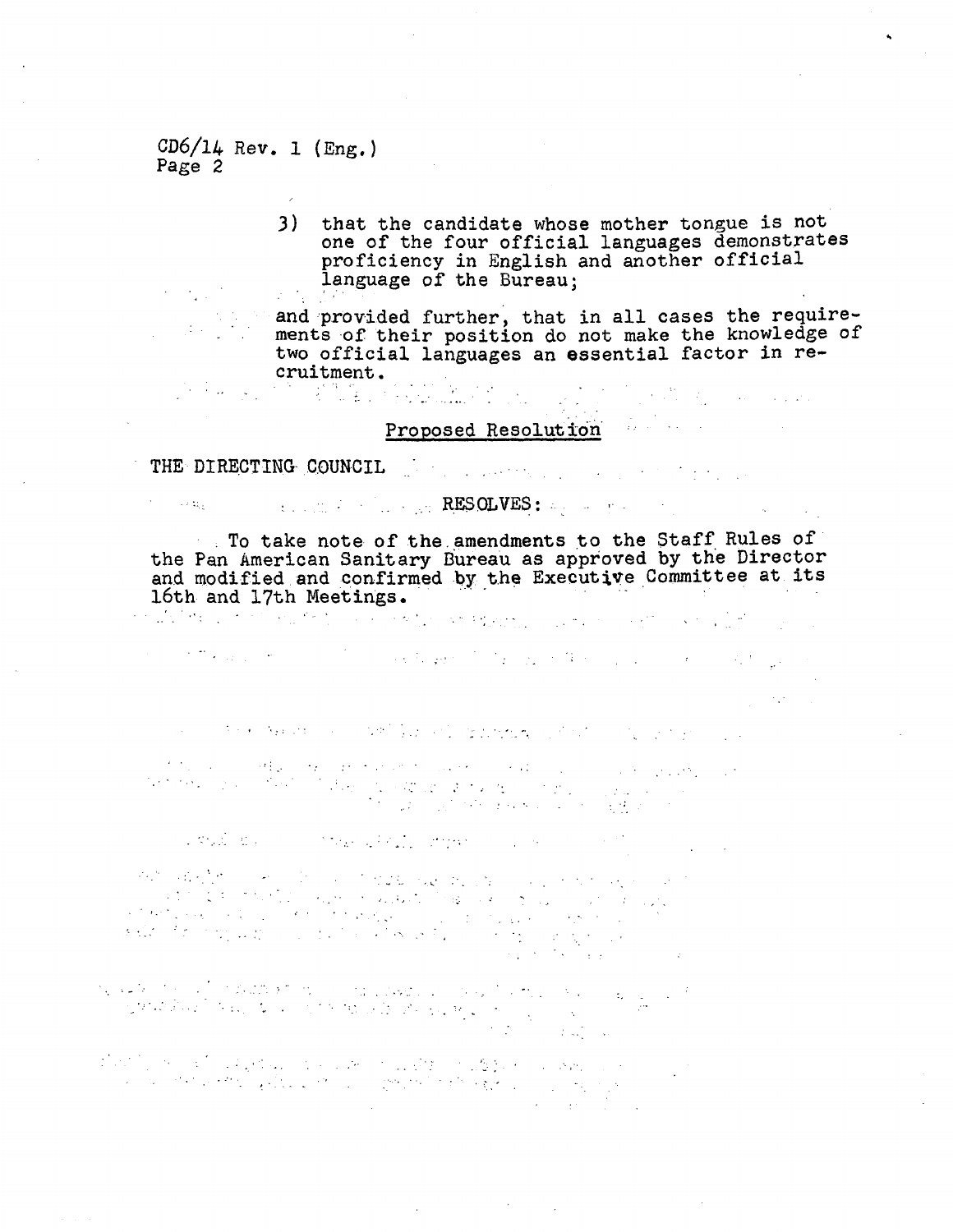| No.   | せいすず しょうおんすうしょくゆ<br>Previous Text                                                                                                                                                                                                                                                                                                                                                                                                                                                                                                                                                                                       |
|-------|-------------------------------------------------------------------------------------------------------------------------------------------------------------------------------------------------------------------------------------------------------------------------------------------------------------------------------------------------------------------------------------------------------------------------------------------------------------------------------------------------------------------------------------------------------------------------------------------------------------------------|
| 127.3 | contracts in the contracts.<br>The effective date for all staff<br>will be the day the staff member<br>reports for duty.                                                                                                                                                                                                                                                                                                                                                                                                                                                                                                |
|       | $\mathcal{L}(\mathcal{E}) = \mathcal{L}(\mathcal{E}(\mathbf{y},\mathcal{E}))$ , where $\mathcal{L}(\mathcal{E}(\mathbf{y},\mathcal{E}))$<br>$\label{eq:2.1} \mathcal{A}(\mathbf{1}) = \mathcal{A}(\mathbf{1}) = \mathcal{A}(\mathbf{1}) = \mathcal{A}(\mathbf{1}) = \mathcal{A}(\mathbf{1}) = \mathcal{A}(\mathbf{1}) = \mathcal{A}(\mathbf{1}) = \mathcal{A}(\mathbf{1}) = \mathcal{A}(\mathbf{1}) = \mathcal{A}(\mathbf{1}) = \mathcal{A}(\mathbf{1}) = \mathcal{A}(\mathbf{1}) = \mathcal{A}(\mathbf{1}) = \mathcal{A}(\mathbf{1}) = \mathcal{A}(\mathbf{1}) = \mathcal{A}(\mathbf{1}) = \mathcal$<br>いっせき ゆおしこ せいしつ |
|       | i sa naga ga gayan na na na mara na mara na mara na mara na mara na mara na mara na mara na mara na mara na ma<br>転出にはい 変なわない アルティー・ディー<br>ा देखें के साथ से बारे में                                                                                                                                                                                                                                                                                                                                                                                                                                                   |

Second Control Control **TELL LINES CONSUMING** Determination of Normal Place . of Residence

 $1 + 1 + 1 + 0 + 2$ 

 $\frac{1}{\sqrt{2\pi}}\frac{1}{2}\frac{d^2\phi}{d\phi^2}\frac{d\phi}{d\phi^2}$ 

King State

140

141

Ž,

Determination: At the time of appointment of each staff member his normal place of residence will be determined, This will usually be the city of his normal residence in the country of which he is a national. Determination will be made; on an individual basis for persons. who claim residence outside the country.of their nationality,. The normal place of residence will remain unchanged for the. duration of service with the Organization.

#### CHANGES TO STAFF RULES

#### New Text

The effective date of appointment The purpose of this change (and will be the date the staff member the change to Staff Rule 661 reports for duty if locally re- -cruited or the date he enters travel status for the purpose of reporting to duty if travel is requ ired, provided that this date previously in force, which set is not earlier than that required for travel by the route and type of transport. approved by.the Bureau.

## in <del>com</del><br>Inter**gia scor**e in continu**ment** di elemento provincia e marzo المداري والموارد والأمراق المعرفين والمتحدث As a contract of the case A during the second control

Determination': At the time of appointment of each staff member his normal place of residence will be determined. This will usually be the city of his normal ' residence in the country of which he is a national. Determination will be made on an individual basis for persons who claim residence outside the country of their nationality.

かけ えばいない しょうしょりょうしゃ

#### Reasons for Change

below) is to bring PASB practice into conformity with that.of the United Nations, WHO and other Specialized Agencies.. The rule. the effective date as the date. of reporting for duty in all cases, resulted in discremination against staff recruited from great distances.

# 机二十烷酸 化二乙酸 医下棘 计推导 医毛豆仁 Last sentence deted since

Last sentence deleted since circumstances occasionally require the changing of normal. place .of residence during the period of service, e.g., change of citizenship. .

and the magazine of the material portunity for a good of the state of the state of the state of the 40.844.5万元, 同时, 女子的名 الهويمي العالمي وبالسفير المناب المعتدى かたい こうしん にねたい ストルトル et gelen mel gronde med en a ta 1980 a 1980 a ta 1980 a tsann gan cuid

2. 经联系数据

2 **0** *Cn* **0 02 ~tJ** *ort* **t-4** M ,W **C0** W **O.**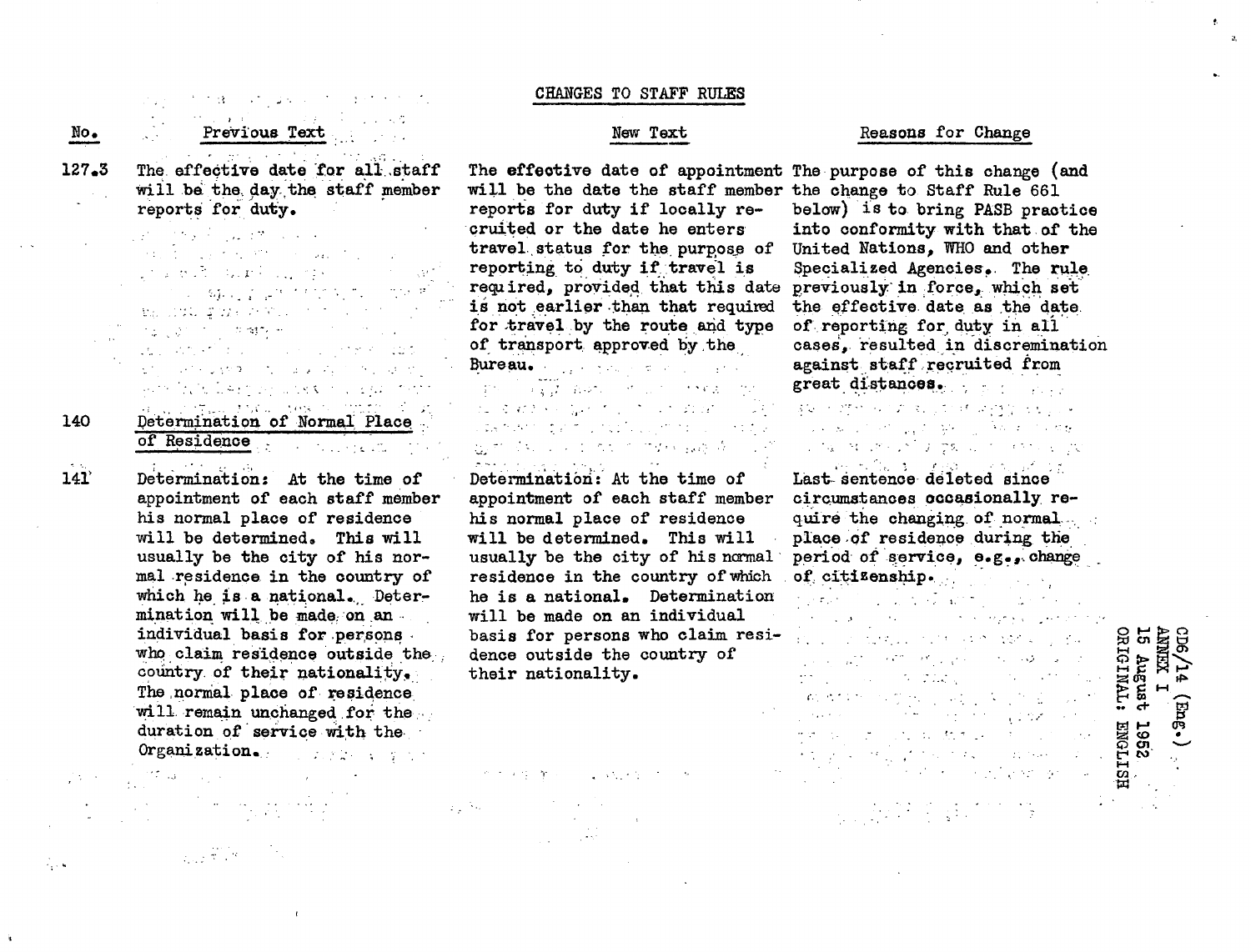## No. Previous Text

## New Text

#### Delete in its entirety.

142 Waivers

A staff member residing and recruited within the local area, whose normal place of residence is elsewhere will normally be required, as a..condition of appointment, to waive installation per diem, repatriation grant, home leave and, during, the first two years of service, repatriation rights.  $\mathcal{L}^{\text{max}}$  and  $\mathcal{L}^{\text{max}}$ 

#### 203

#### Effective Date

Changes in' status involving increases 'in s alary shall be made effective from the beginning of the pay period nearest the date of approval or, in the case of within-grade salary increases, of entitlement. Changes in status involving decreases in salary shall be effective from the beginning of the pay period after the completion of the notice period.

211.2 Promotion to Higher Grade: A staff member receiving promotion shall be paid in accordance with the following provisions: (a) If his present salary is bellow the basic rate

## Effective Date

Changes in status involving increases ins alary shall be made effective from the beginning of the month nearest the date of approval or, in the case of within-grade salary increases, of entitlement. Changes in status involving decreases in salary shall be effective from the beginning of the month after the completion of the notice period.

See next page.

#### Reasons for Change

ሜ<br>ወ

 $\mathbf{w}$  is  $\mathbf{r}$  $\mathbf{H}$ . *e\_* V

Following WHO, we propose to delete Staff Rule 142 because it is no longer required as an organizational safeguard. Local staff members under Staff Rule Section 1600 are required to be recruited from the immediate area of the duty station and are deemed to be residents of the duty station. Rules governing normal place of residence for international :staff members and rights in connection therewith are adequately defined in provisions relating to allowances, leave, etc.

The change in the wording of this paragraph is necessary in order that the PASB practices in this connection will coincide with the practices under WHO making changes effective from the beginning of a month. The PASB has two pay periods per month whereas under WHO, there :is a single pay period coinciding with the calendar month.

See next page.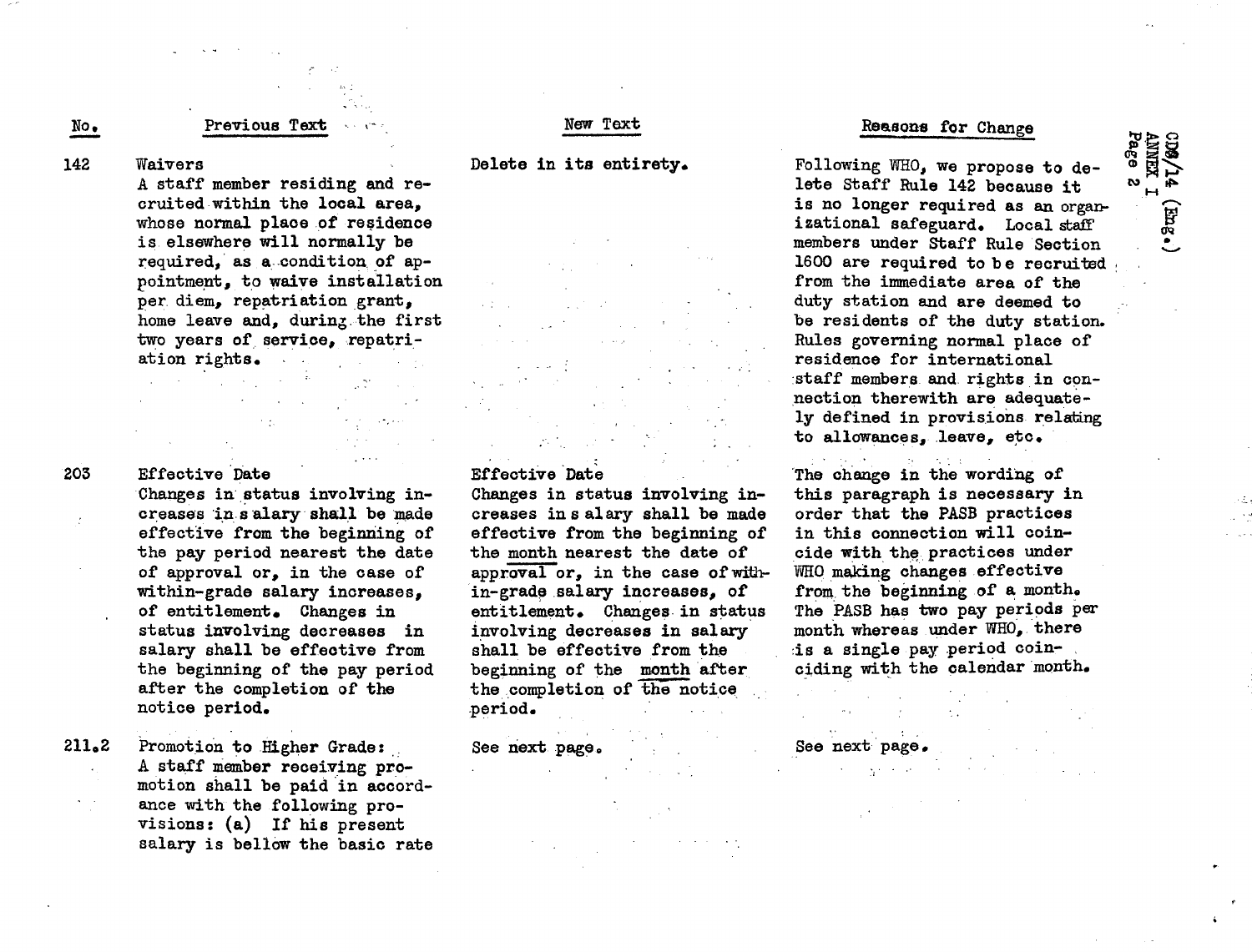#### **No.** Previous Text New **Text**

of the higher grade, promotion shall be to that basic rate. (b) If the staff member's preset salary is equal to or above the basic rate of the higher grade, promotion shall be to the salary step of that grade next above the staff member's present salary.

212.4 The service requirements for within-grade increases are:

> (a) One year for all steps in levels P-1 through P-5 and D-1 of the salary schedule in Rule 710.

(b) Two years for levels D-2 and PD of the salary schedule in Rule 710.

(c) For posts subject to local recruitment, service time to be determined by the Director in establishing the local salary schedule.

212.7 When a staff member's salary has been adjusted upward as a result of a change in grade or pay schedule, service time toward the next within-grade increase commences from such adjustment provided the amount of the adjustment was not less than the next within-grade increase after the adjustment.

When a promotion is effected it will be to the lowest step in the higher grade which will result in a salary increase not less than that which would have been earned in the former grade by the next within-grade increase.

The service requirements for within-grade increases are:

(a) One year for all steps in level P-1 through D-1 Step III of the salary schedule in Staff Rule 710.

(b) Two years for levels D-1 Step IV through level PD in Staff Rule 710.

(c) Same as "previous text".

#### Reasons for Change

To clarify the intent of the rule that reasonable compensation should be realized from a grade promotion.

The purpose of the change is to set the point for commencement of a.two-year service period for within-grade increase at Step III of D-1 rather than at Step I of D-2. This change conforms to a decision of the 6th General Assembly of the United Nations taken to remove the possible anomaly of a staff member in Grade D-1 arriving at a higher salary in less service time than a staff member in D-2.

When a staff member's salary has been adjusted upward as a result rule referring to change in pay of a change in grade, service time toward the next within-grade ingrease commences from the date of such adjustment, provided that the amount of the adjustment was not less than the next within-grade increase in the lower grade.

The words in the first part of schedules have been deleted since a change of this type would be handled by a one time transitional procedure. The last line was changed to correspond with the revision being effected under rule 211.2.

**CD6/14 (<br>
ANNEX 1**<br>Page 3

**I** .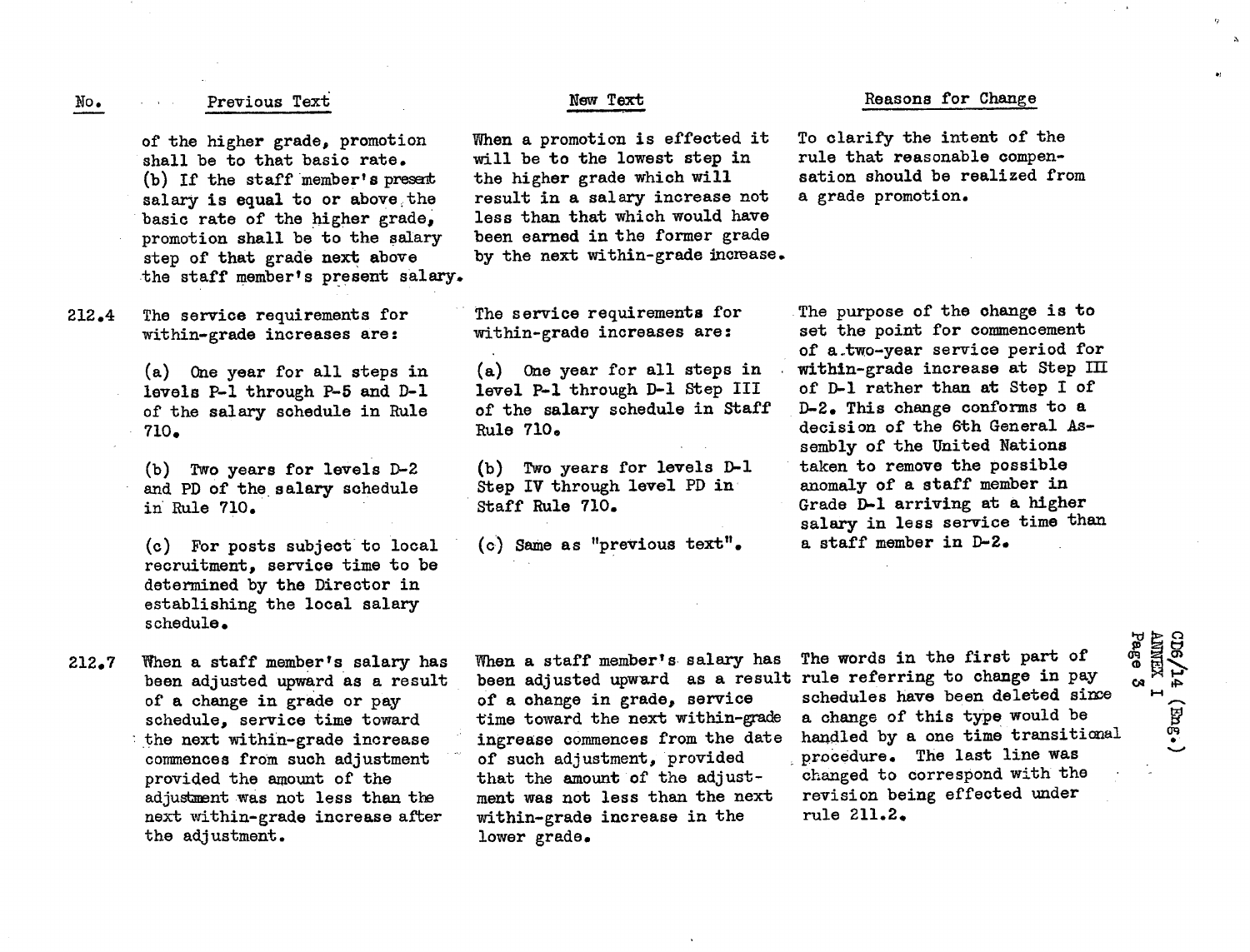## Previous Text

Serious misconduct A staff member may be dismissed for serious misconduct in accordance with the provisions of Staff Regulation 19. He is not entitled either to notice or payment of indemnity.

- 661 Staff members entitled to repatriation.
- 661.1 Effective date of termination will be close of business of the date the staff member begins his journey to his normal place of residence. Arrangements for the journey shall be made by the first available means of transport

#### 681

No.

642

Entitlement Within the limits specified in Sections 1200 and 1300, a staff member, upon termination of appointment' shall receive reimbursement of travel and removal expenses for himself and eligible dependents from his official station to his normal place'of residence (or another point designated by him), provided it involves no greater expense to the Bureau except as provided below:

## New Text

Serious misconduct A staff member may be dismissed for serious misconduct in accordance with the provisions of Staff Regulation 10.1. He is not entitled either to notice or payment of an indemnity.

### Staff members entitled to return transportation.

The effective date of termination In view of the previous change will be the close of business on in Rule 127.3 above which esthat day on which it is calculated tablishes the date a staff the staff member is able to reach member enters travel status his normal place of residence by as the effective date of apdirect route if he departs prompt- pointment, the effective date ly after completion of his duties. of termination should follow

## Reasons for Change

OF

This is purely an editorial change to correct the reference to the new Staff Regulations adopted by the V Meeting of the Directing Counoil.

 $CD6/1$ <br>ANNEX<br>Page **HI**  $\blacksquare$ .<br>أبس

this principal and be the date on which the staff member is able to reach his normal place of residence.

#### See next page, See next page.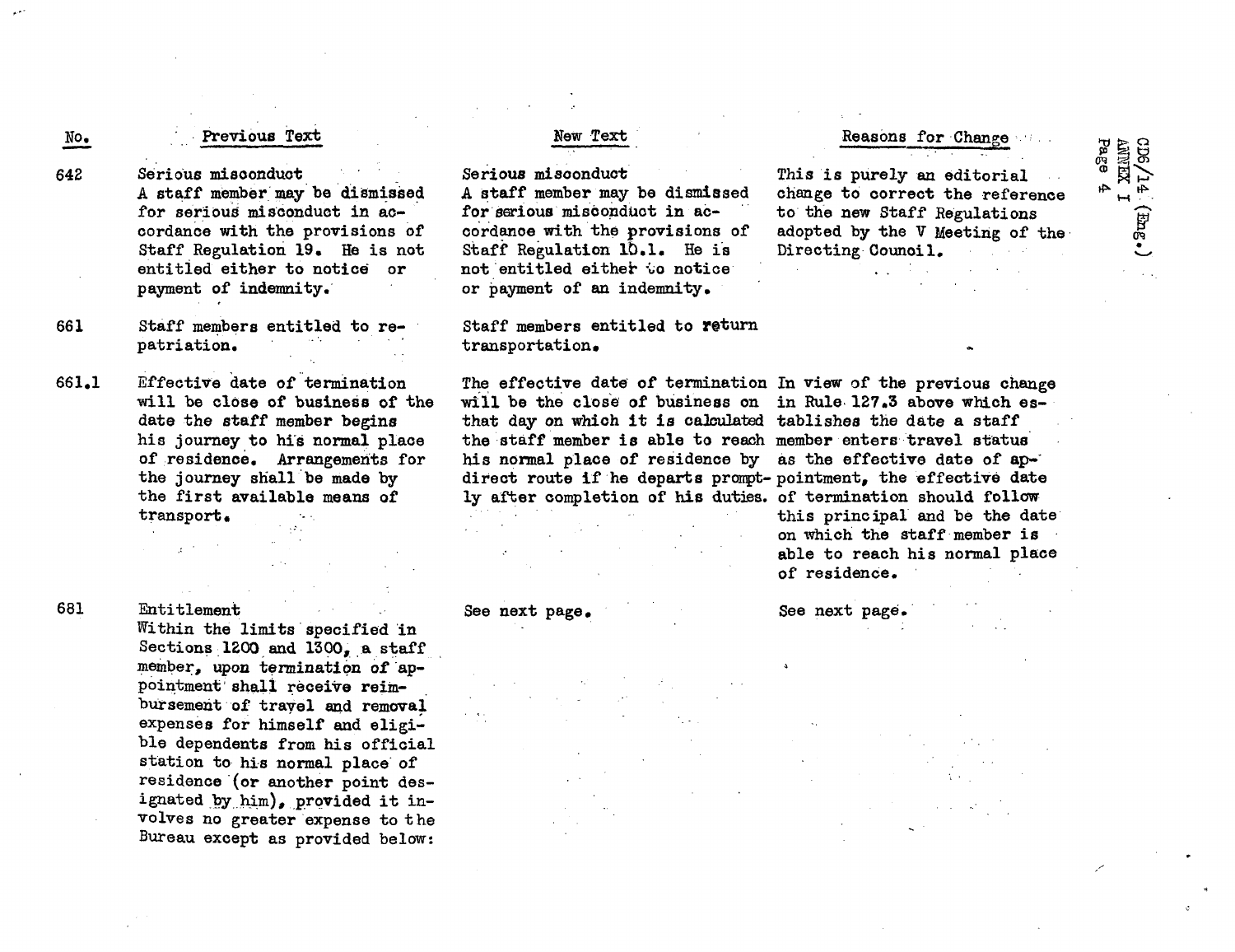No. Previous Text New Text

- (a) A staff member recruited locally to fill a post subject to local recruitment or, who, as a condition of appointment has waived his repatriation rights during the first two years (see Rule 142) is not entitled to such reimbursement. 681
	- (b) No change.
	- $(c)$  No change.
- Night Differential Staff members assigned to an established full tour of duty between the hours of 7:00 p.m. and 6:00 a.m. shall receive a night differential at 10% of base salary, 740

Cost-of-Living Adjustment Staff members, other than those occupying posts subject to local recruitment, whose official station is at an office of the Organization other than Headquarters, shall be eligible for, or subject to a cost-of-living adjustment in respect of the difference (plus or minus) which may exist in the cost-of-living between the area of his official station and 子27

the area of Headquarters. This adjustment shall be made for each area, taking into account the principal cost-of-living factors,

(a) A staff member recruited This change follows from the locally to fill a post subject to previous deletion of the rule locally to fill a post subject to prequest to previous deletion of the results.

(b) Same as "previous text".

(c) Same as "previous text".

Delete in its entirety.

Delete previous rule 870. Replace by new Rule 740 as follows:

740 Cost-of-Living Adjustment.

740.1 Salary rates established under Rule 770 shall be subject to adjustment (plus or minus) on the basis of significant variations in the cost-of-living.

740.2 The salary rates specified in Rule 710 are considered to be established in relation to the cost of living existing at the Headquarters of the United Nations

Provision for night differential payment should be included under conditions for local employment based on the prevailing practices in each locality.

The purpose of this changes is to introduce into the Staff Rule the basic decision of the principals regarding the application of a cost-of-living adjustment as approved by the 16th Meeting of Executive Committee and defining the salary to which such adjustments are to be made.

#### Reasons for Change

 $\overline{\text{on}}$  Waivers. (Rule 142).

CD6/14 (<br>ANNEX 1<br>Page 5 (Png.)

870

立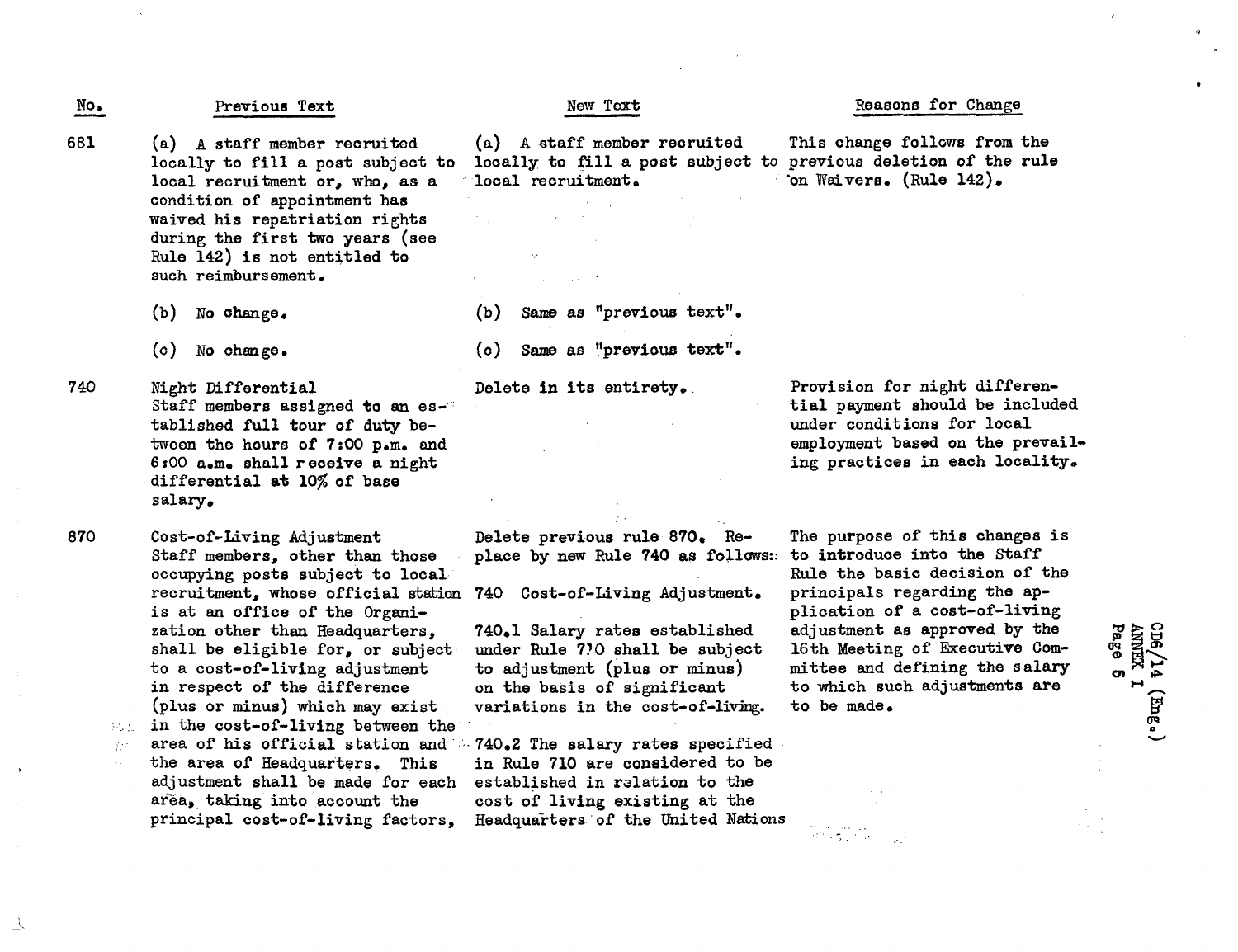$\mathcal{L}^{\mathcal{L}}(\mathcal{L}^{\mathcal{L}}(\mathcal{L}^{\mathcal{L}}(\mathcal{L}^{\mathcal{L}}(\mathcal{L}^{\mathcal{L}}(\mathcal{L}^{\mathcal{L}}(\mathcal{L}^{\mathcal{L}}(\mathcal{L}^{\mathcal{L}}(\mathcal{L}^{\mathcal{L}}(\mathcal{L}^{\mathcal{L}}(\mathcal{L}^{\mathcal{L}}(\mathcal{L}^{\mathcal{L}}(\mathcal{L}^{\mathcal{L}}(\mathcal{L}^{\mathcal{L}}(\mathcal{L}^{\mathcal{L}}(\mathcal{L}^{\mathcal{L}}(\mathcal{L}^{\mathcal{L$ **Previous Text** but shall not be applied where the difference is less than ten per cent. --

 $\mathbb{R}^2$  $\sim 10^6$  $\label{eq:2} \mathcal{L}_{\mathcal{A}}(\mathbf{x}) = \mathcal{L}_{\mathcal{A}}(\mathbf{x}) = \mathcal{L}_{\mathcal{A}}(\mathbf{x})$  $\mathcal{L}^*$ The company of the company of  $\label{eq:2.1} \mathcal{L}(\mathcal{L}_{\mathcal{A}}) = \mathcal{L}(\mathcal{L}_{\mathcal{A}}) = \mathcal{L}(\mathcal{L}_{\mathcal{A}})$  $\sim$  $\label{eq:2.1} \frac{1}{\sqrt{2}}\sum_{i=1}^n\frac{1}{\sqrt{2}}\sum_{i=1}^n\frac{1}{\sqrt{2}}\sum_{i=1}^n\frac{1}{\sqrt{2}}\sum_{i=1}^n\frac{1}{\sqrt{2}}\sum_{i=1}^n\frac{1}{\sqrt{2}}\sum_{i=1}^n\frac{1}{\sqrt{2}}\sum_{i=1}^n\frac{1}{\sqrt{2}}\sum_{i=1}^n\frac{1}{\sqrt{2}}\sum_{i=1}^n\frac{1}{\sqrt{2}}\sum_{i=1}^n\frac{1}{\sqrt{2}}\sum_{i=1}^n\frac$ contract the contract  $\sim 100$  km  $^{-1}$ in the co

 $\mathcal{L} = \{ \mathcal{L} \mid \mathcal{L} \in \mathcal{L} \}$ the Magner  $\mathcal{O}(\mathcal{O}(\log n))$  . The set of  $\mathcal{O}(\log n)$ 

 $\sim 10^{-10}$  M  $_\odot$  ,  $\sim 10^{-1}$ 

 $\Delta \sim 10^{11}$  and  $\Delta \sim 10^{11}$ 

 $\sim 10^{11}$  $\mathcal{L}^{\mathcal{L}}(\mathcal{L}^{\mathcal{L}})$  , where  $\mathcal{L}^{\mathcal{L}}(\mathcal{L}^{\mathcal{L}})$ 

#### $\label{eq:2.1} \mathcal{F}(\mathcal{F}) = \mathcal{F}(\mathcal{F}) = \mathcal{F}(\mathcal{F}) = \mathcal{F}(\mathcal{F})$  $\mathcal{O}(\log n)$  and

Now Text .

(New York) in: May 1950. For staff (except those ocupying posts defined in Section 1600 of these rules) at any location other than New York, these rates will be subject to an "initial adjustment" whenever there is a significant difference between cost of living at such locality and that existing in New York on the base day (May 1950). Assessment of such difference will be on the basis of a comparative study of the cost of living to the staff member concerned taking into account standards of living and related factors.

740.3 Once the difference between cost of living in a locality and that in New York as of the base date has been established and any appropriate "initial adjustment" made, salaries of staff in that locality will be subject to "subsequent adjustments" (upward or downward) based upon significant changes in the cost of living in that locality.

740e4 A significant difference or change in cost of living is defined as one of at least ten per cent and all adjustment will be made only in multiples of ten per cent of salary.

740.5 The "salary" to which costof-living adjustments shall apply

## Reasons for Change

CD6/1.<br>ANNEX<br>Page 6

თ.

 $(5n_{\rm B} \cdot)$ 

**Side Book** Valencia (  $\label{eq:2.1} \mathcal{L}_{\mathcal{A}}(\mathcal{A}) = \mathcal{L}_{\mathcal{A}}(\mathcal{A}) = \mathcal{L}_{\mathcal{A}}(\mathcal{A}) = \mathcal{L}_{\mathcal{A}}(\mathcal{A})$  $\mathcal{A}=\{x\in\mathcal{X}:\mathcal{A}\rightarrow\mathcal{A}\}$  , where  $\mathcal{A}$ 

 $\pm 1.75$ 

 $\mathcal{F}=\mathcal{F}_{\mathcal{A}}$  .  $\Delta \sim 10^5$ **September**  $\frac{1}{2\sqrt{2}}$  ,  $\frac{1}{2}$  $\mathcal{L}_{\bullet}$  , and  $\mathcal{L}_{\bullet}$ 

 $\tau$  .

 $\chi \rightarrow \chi$ 

 $\overline{\text{MC}}$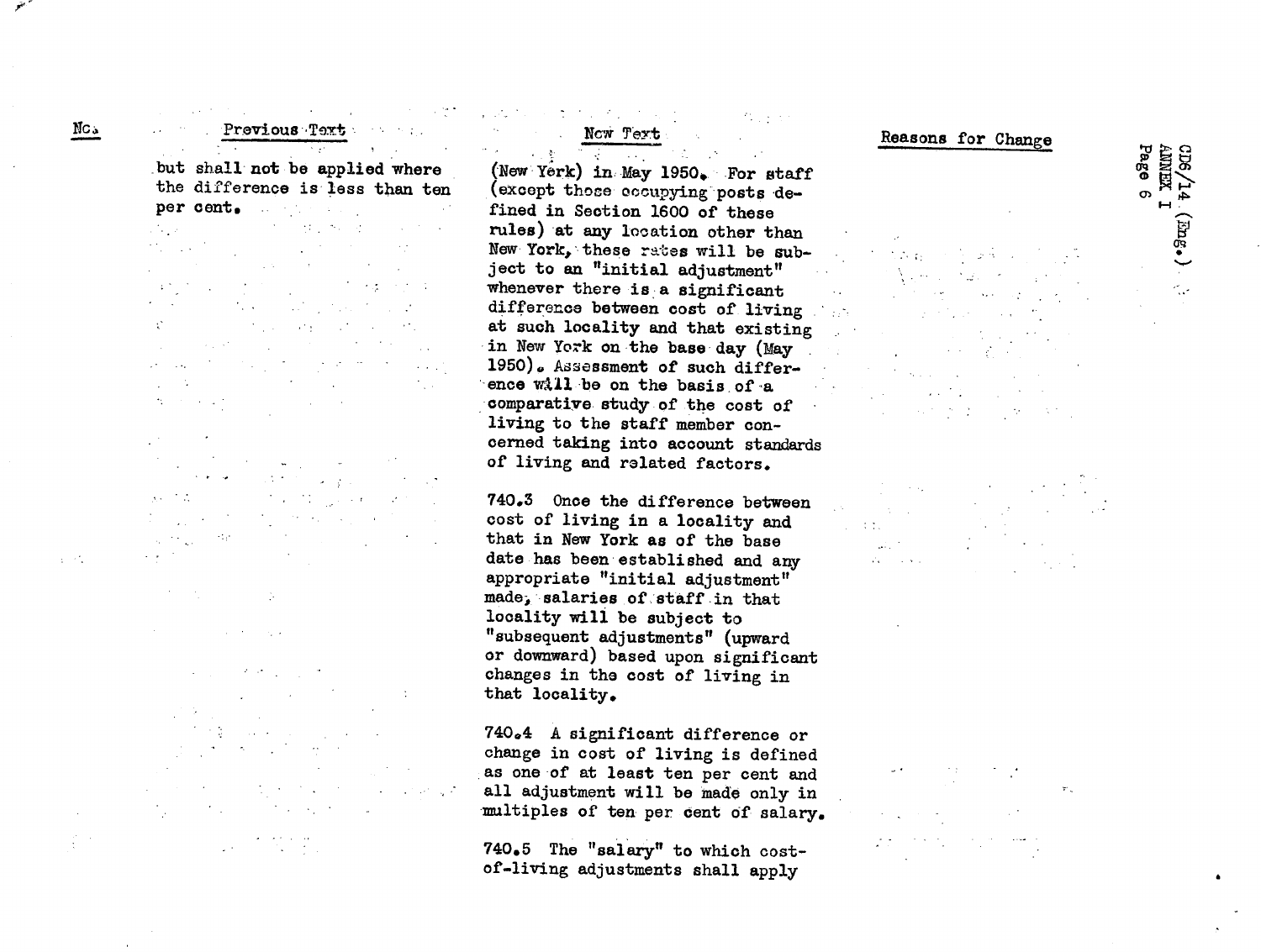is defined as follows:

(a) For "initial adjustments": seventy-five per cent of the base salary established under Rule 710.

(b) For "subsequent adjustments" the modified seventy-five per cent of base salary resulting from the. initial adjustment.

740.6 Periodically the relationship between the cost of living in all localities where staff are stationed- and the cost of living in New York as of the base date will be reassessed and new "initial adjustments" established incorporating all intervening "subsequent adjustments".

Definitions of dependents For the purposes of these rules, and unless otherwise specified in any particular rule, dependent all allowances involve dependshall mean the wife of a staff member or one or more of the following dependent upon him or her for full and continuing support: husband, son, daughter, father. mother, brother or sister.

See next page.

Reworded to be consistent with new allowance provisions established 1 January 1951. Not ency consideration.

See next page.

Page KILIKINY **CDG**  $H \leftarrow$ P<br>P -1-

Head of Family When more than one member of an immediate family household is employed by the Organization. orby the United Nations, the World's and

Definitions of dependents'

or sister.

Payment of'all allowances shall be made only to a staff member who has a wife, or who, as the head of the family, has one or more of the following dependent upon him or her for full and continuing support; husband, son, daughter, parent, brother

811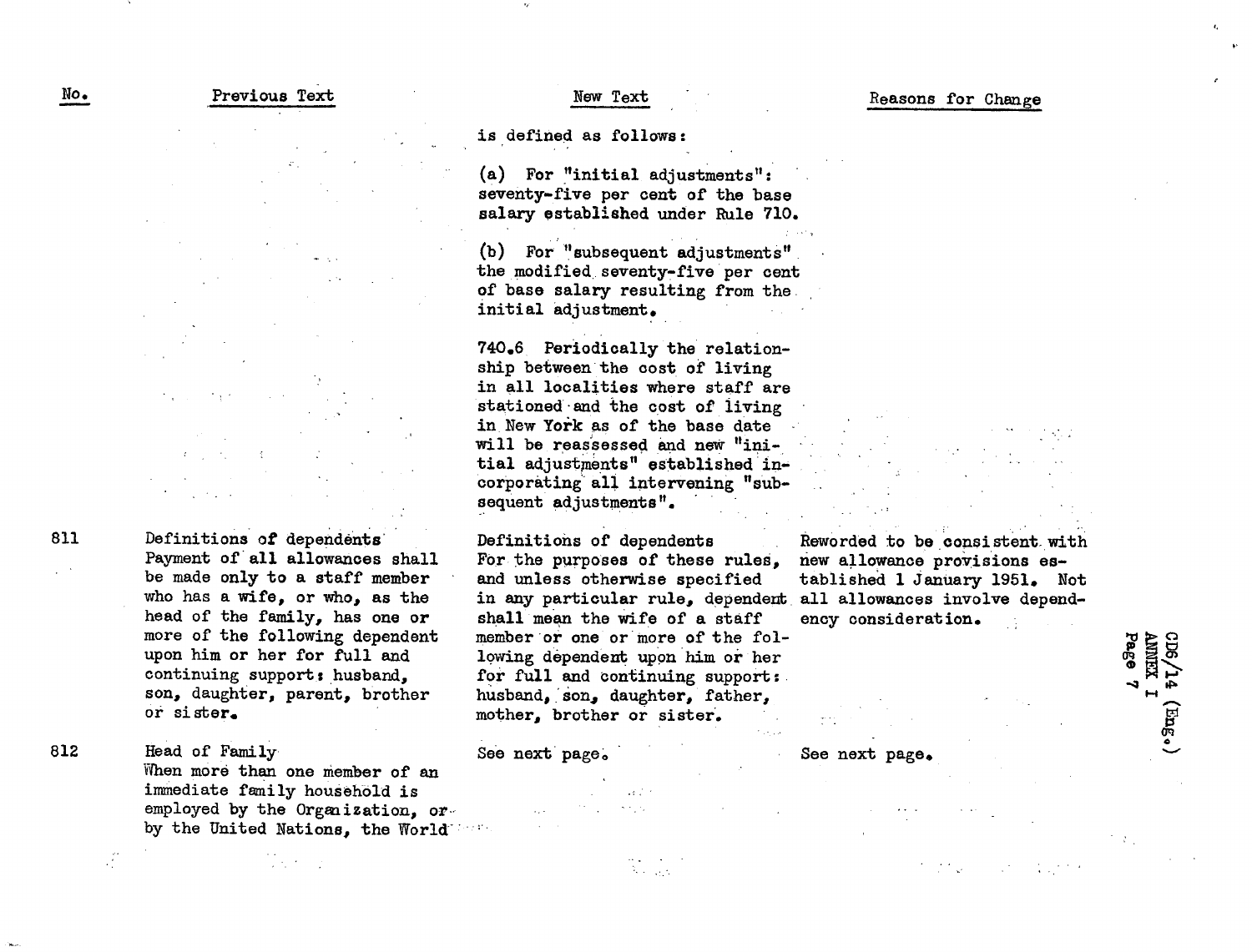#### Previous Text.

Health Organization, or a special-Head of Family ized agency having analogous allowances, allowances shall be paid only to the staff member considered the head of the family and shall be at dependency rates.  $\mathcal{L}^{\text{max}}$  and  $\mathcal{L}^{\text{max}}$ 

## المستحدث والمستحقق والمتعارض والمتعاطف  $\label{eq:2.1} \mathcal{L}_{\mathcal{A}}(x) = \mathcal{L}_{\mathcal{A}}(x) + \mathcal{L}_{\mathcal{A}}(x) + \mathcal{L}_{\mathcal{A}}(x) + \mathcal{L}_{\mathcal{A}}(x) + \mathcal{L}_{\mathcal{A}}(x)$  $\mathcal{L}^{\mathcal{A}}$  , where  $\mathcal{L}^{\mathcal{A}}$  are  $\mathcal{L}^{\mathcal{A}}$  , and  $\mathcal{L}^{\mathcal{A}}$

Eligibility<br>Effective 16 April 1953, a staff member who has completed'two or more years of full time service with the Organization at an official station outside his home country shall be entitled, upon leaving the Organization other than by dismissal, to a repatriation grant computed in accordance with the schedule below, provided that credit shall not be granted toward service requirements for any periods at an official station which is within 100 kilometers of the place recognized as the individual's normal place of residence or his residence immediately prior to appointment. Staff members receiving expatriation allowance on 15 April 1951 who leave the Organization other than by dismissal before 15 April 1953 will receive a terminal payment equivalent to the expatriation allowance

## New Text

When more than one member of an immediate family household is employed by the Bureau, or by the United Nations or a specialized agency having analogous allowances, allowances payable

by reason of dependency shall be granted only to the staff member considered the head of the family.

# Eligibility ...

Effective' 16 April 1953, a staff member'who has' completed two or more years of full time service with the Bureau at an official station outside his home country shall be entitled, upon leaving the Bureau other than by dismissal for serious misconduct. to a repatriation grant computed in accordance with the schedule below, provided that credit shall not be granted towards service requirements, for ary periods at an official station which is within 100 kilometers of the place recognized as the individual' normal place of residence or his residence immediately prior. to appointment. Staff members receiving expatriation' allowance on 15 April 1951 who leave the Bureau other than by dismissal before 15 April 1953 will receive a terminal payment equivalent to the expatri. ation allowance they would have

#### Reasons for Change

**I-l** ັo∘<br>ີີ

 $\mathcal{A}^{\mathcal{A}}_{\mathcal{A}}$  and  $\mathcal{A}$ 

0 **ti**

 $(*\sqrt{3}w)$ 

H

The previous language was pointed particularly.toward the expatriation allowance which no longer exists. Also as noted above, not all allowances involve dependency.

.. .. . .. · ' This is an amplification of wording designed to remove a. possible construction contrary to the intent of the provisions for the repatriation grant. That is, dismissal for unsatisfactory service would not negate a staff member's right for the repatriation grant.

医心室心脏过度 中華 化硫化合金医硫化合金

No.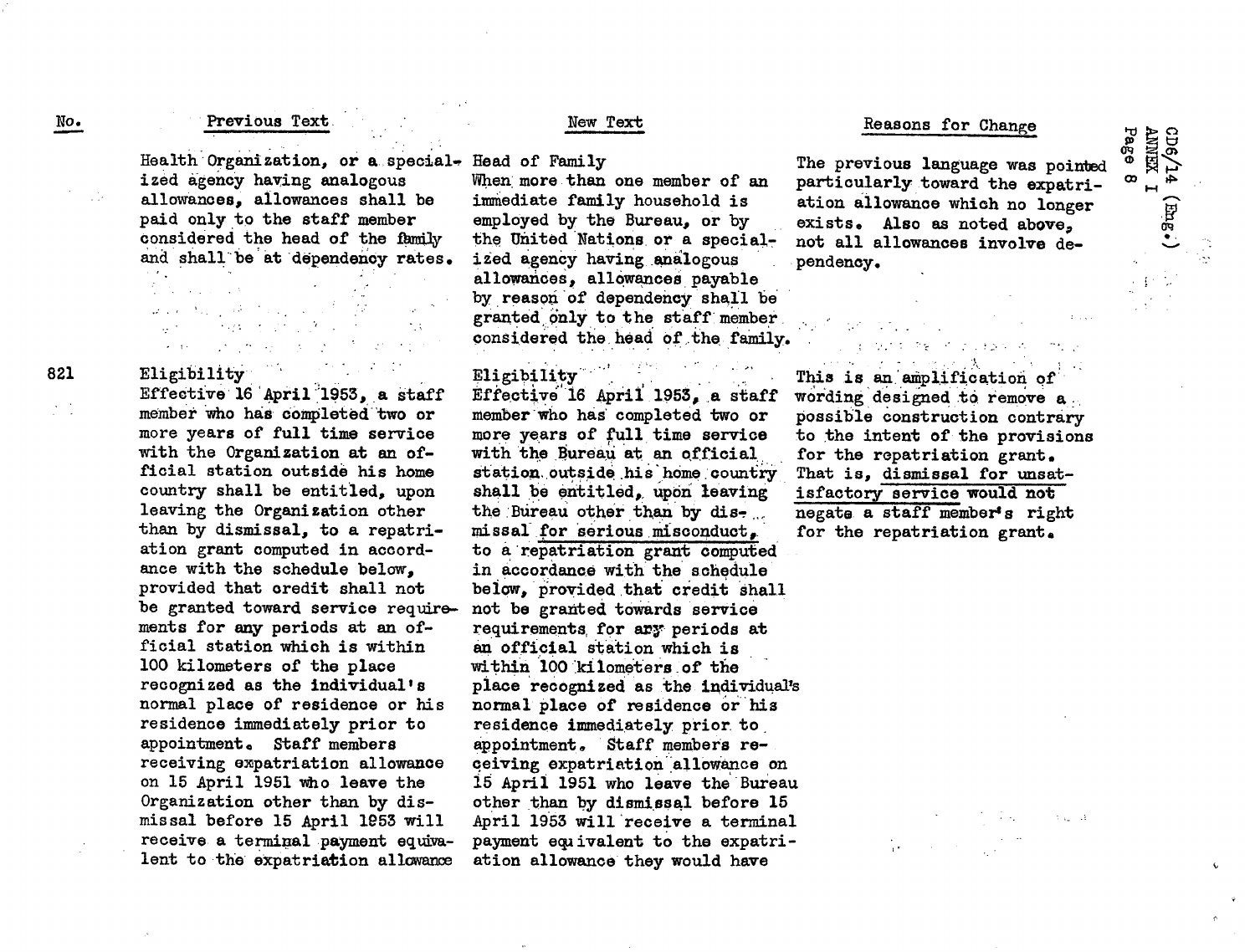#### No. Previous Text New Yext

they would have received if this allowance had been continued, provided that the total payment may not exceed the amount of the repatriation grant earned after 2 year's service.

Living Quarters 890

Staff members assigned to temporary field duty stations for one year or more in connection with advisory and demonstration services to governments-will be entitled, without charge to their salaries, to living quarters of reasonably adequate-standard for themselves and dependents accompanying them to the duty station, dependents for this purpose being defined as in Rule  $811$ . The benefit provided by this rule is in addition to any allowances conferred by other rules.

Staff members whose applications are supported by a medical certificate shall be allowed maternity leave on full pay, in addition to annual leave and sick leave, for a period not to exceed six weeks before and six weeks after confinement, provided that the staff member shall have been in service ten months or more. 960.1

received if this allowance had been continued, provided that the total payment may not exceed the amount of the repatriation grant earned after 2 year's service.

Staff members assigned to field original wording and make it duty stations for temporary periods as defined by the Director,"temporary assigment" is for<br>in connection with advisory and definition by the Director. in connection with advisory and demonstration services to governments, will be entitled, without charge to their salaries, to furnished living quarters of reasonably adequate standard for themselves and dependents accompanying them to the duty station, dependents for this purpose being defined as in Rule 811. The benefit provided by this rule is in addition. to any allowances conferred by other rules.

Living Quarters . To clarify the intent of the Staff members assigned to field original wording and make it

**Itoc**

(0 **\*h** <sup>P</sup>i *DrM*

cpe

**CO R0**

Reasons for Change

Staff members whose applications:. These changes are editorial only, are supported by a medical certif-designed to clarify the intent icate shall be allowed maternity of the rule which is not changed. leave on full pay, for a period not to exceed six weeks before, and six weeks after confinement, provided that the staff member shall have been in'service ten months or more at the date of'confinement, Maternity leave is granted on the understanding that the staff member is returning to duty after confinement.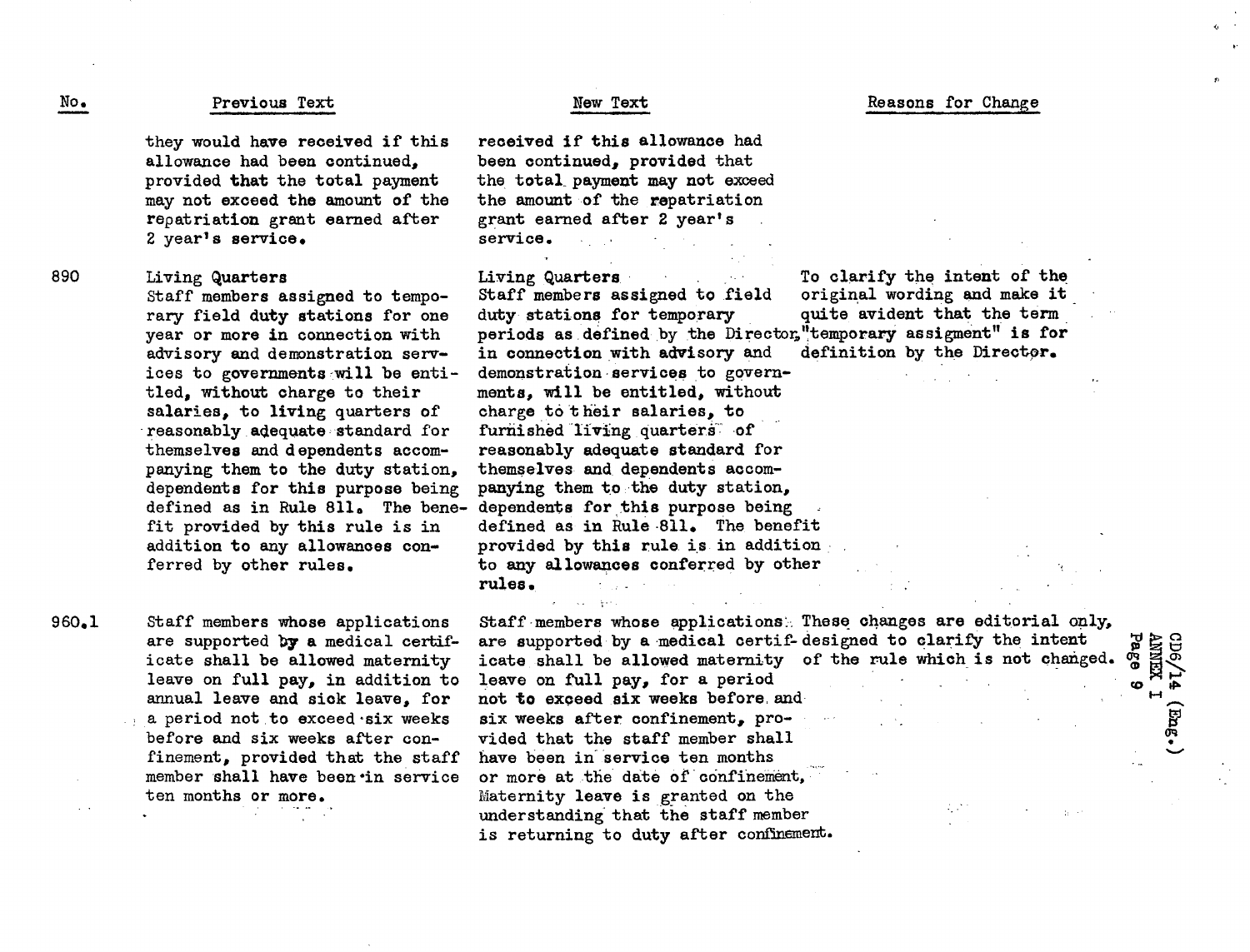| No.  | Previous Text                                                                                                                                                                                                                                                                                                                                                                                                                                                                                 |
|------|-----------------------------------------------------------------------------------------------------------------------------------------------------------------------------------------------------------------------------------------------------------------------------------------------------------------------------------------------------------------------------------------------------------------------------------------------------------------------------------------------|
| 1110 | $\mathcal{F}^{\text{max}}_{\text{max}}$<br>No previous text.                                                                                                                                                                                                                                                                                                                                                                                                                                  |
|      | $\mathcal{L}^{\mathcal{L}}(\mathbf{x},\mathcal{L}\mathbf{x},\mathbf{z})=\mathcal{L}^{\mathcal{L}}(\mathbf{x},\mathbf{z})=\mathcal{L}^{\mathcal{L}(\mathbf{x},\mathbf{z},\mathbf{z})}$<br>$\mathcal{A}=\frac{1}{2}$ , where $\mathcal{A}$                                                                                                                                                                                                                                                      |
| 1111 | political<br>No previous text.                                                                                                                                                                                                                                                                                                                                                                                                                                                                |
|      | $\mathcal{L}(\mathcal{F},\mathcal{F})$ , where $\mathcal{L}(\mathcal{F})$                                                                                                                                                                                                                                                                                                                                                                                                                     |
|      |                                                                                                                                                                                                                                                                                                                                                                                                                                                                                               |
|      | <b>位</b> 10                                                                                                                                                                                                                                                                                                                                                                                                                                                                                   |
|      |                                                                                                                                                                                                                                                                                                                                                                                                                                                                                               |
|      | $\sigma$ .                                                                                                                                                                                                                                                                                                                                                                                                                                                                                    |
|      |                                                                                                                                                                                                                                                                                                                                                                                                                                                                                               |
|      |                                                                                                                                                                                                                                                                                                                                                                                                                                                                                               |
|      |                                                                                                                                                                                                                                                                                                                                                                                                                                                                                               |
|      |                                                                                                                                                                                                                                                                                                                                                                                                                                                                                               |
|      |                                                                                                                                                                                                                                                                                                                                                                                                                                                                                               |
|      |                                                                                                                                                                                                                                                                                                                                                                                                                                                                                               |
|      |                                                                                                                                                                                                                                                                                                                                                                                                                                                                                               |
|      | al valore                                                                                                                                                                                                                                                                                                                                                                                                                                                                                     |
|      |                                                                                                                                                                                                                                                                                                                                                                                                                                                                                               |
| 1120 | No previous text.<br>a a c                                                                                                                                                                                                                                                                                                                                                                                                                                                                    |
|      | $\label{eq:2} \mathcal{L} = \frac{N_{\rm eff}}{N_{\rm eff}} \sum_{\alpha} \frac{N_{\rm eff}}{N_{\rm eff}} \sum_{\alpha} \frac{N_{\rm eff}}{N_{\rm eff}} \sum_{\alpha} \frac{N_{\rm eff}}{N_{\rm eff}} \sum_{\alpha} \frac{N_{\rm eff}}{N_{\rm eff}} \sum_{\alpha} \frac{N_{\rm eff}}{N_{\rm eff}} \sum_{\alpha} \frac{N_{\rm eff}}{N_{\rm eff}} \sum_{\alpha} \frac{N_{\rm eff}}{N_{\rm eff}} \sum_{\alpha} \frac{N_{\rm eff}}{N_{\rm eff}} \sum_{\alpha} \frac{N_{\rm eff$<br><b>SECTION</b> |
|      | $\label{eq:2} \mathcal{L}(\mathcal{L}^{\text{max}}_{\mathcal{L}}) = \mathcal{L}(\mathcal{L}^{\text{max}}_{\mathcal{L}}) \mathcal{L}(\mathcal{L}^{\text{max}}_{\mathcal{L}})$<br>$\mathcal{L}_{\text{max}}(\mathcal{C})$                                                                                                                                                                                                                                                                       |
| 1121 | No previous text.                                                                                                                                                                                                                                                                                                                                                                                                                                                                             |
|      |                                                                                                                                                                                                                                                                                                                                                                                                                                                                                               |
|      | $\sim 10^{-10}$                                                                                                                                                                                                                                                                                                                                                                                                                                                                               |
|      | $\sim 10^{11}$ .                                                                                                                                                                                                                                                                                                                                                                                                                                                                              |
|      |                                                                                                                                                                                                                                                                                                                                                                                                                                                                                               |
|      | $\label{eq:2} \mathcal{L}^{\mathcal{A}}(\mathcal{A})=\mathcal{L}^{\mathcal{A}}(\mathcal{A})=\mathcal{L}^{\mathcal{A}}(\mathcal{A})$                                                                                                                                                                                                                                                                                                                                                           |

 $\mathcal{O}(1/\sqrt{2})$ 

Compensation. in Case of Accident, Sickness or Death **.**

New Text

A member of the staff who is injured as the result of an accident incurred in the course of. his duty or who is compelled to: discontinue his employment as a, result of sickness directly attributed to his work in the service of the Organization shall receive reasonable compensation. Should the staff member die in. such circumstances, reasonable compensation should be paid to his widow or such dependent as the Director may determine,.

## Grant to Family of Deceased-.Staff Member-

 $\mathcal{L}^{\text{max}}(\mathcal{L})$ 

In the event of the death of  $a$ . staff member who is not a par-. ticipant. int he. United Nations Joint Staff Pension Fund or who is not covered by the Organization's accident and sickness insurance, a grant equal to one month's salary shall be paid to his widow or such other member of his family as the Director may determine,, ..

Reasons for Change

គ្គ ≧ ទ្គ ्घ्रु *#-* F;% 0 Fs

> g<br>Po **1**

> > $\epsilon$

The provision of this rule is now necesary since the Bureau holds a group commercial insurance policy covering all staff members. Payments in case of. injury or. disability of staff members are made by the insurance company to the Bureau which, in turn, fulfills any obligation incurred under Rule 1111.

This provision should exist for staff members in the employ of the Bureau who are not covered by the United Nations Pension Fund or the Bureau's accident and sickness insurance, such as staff members employed on a contractual basis not otherwise covered by the Staff Rule s.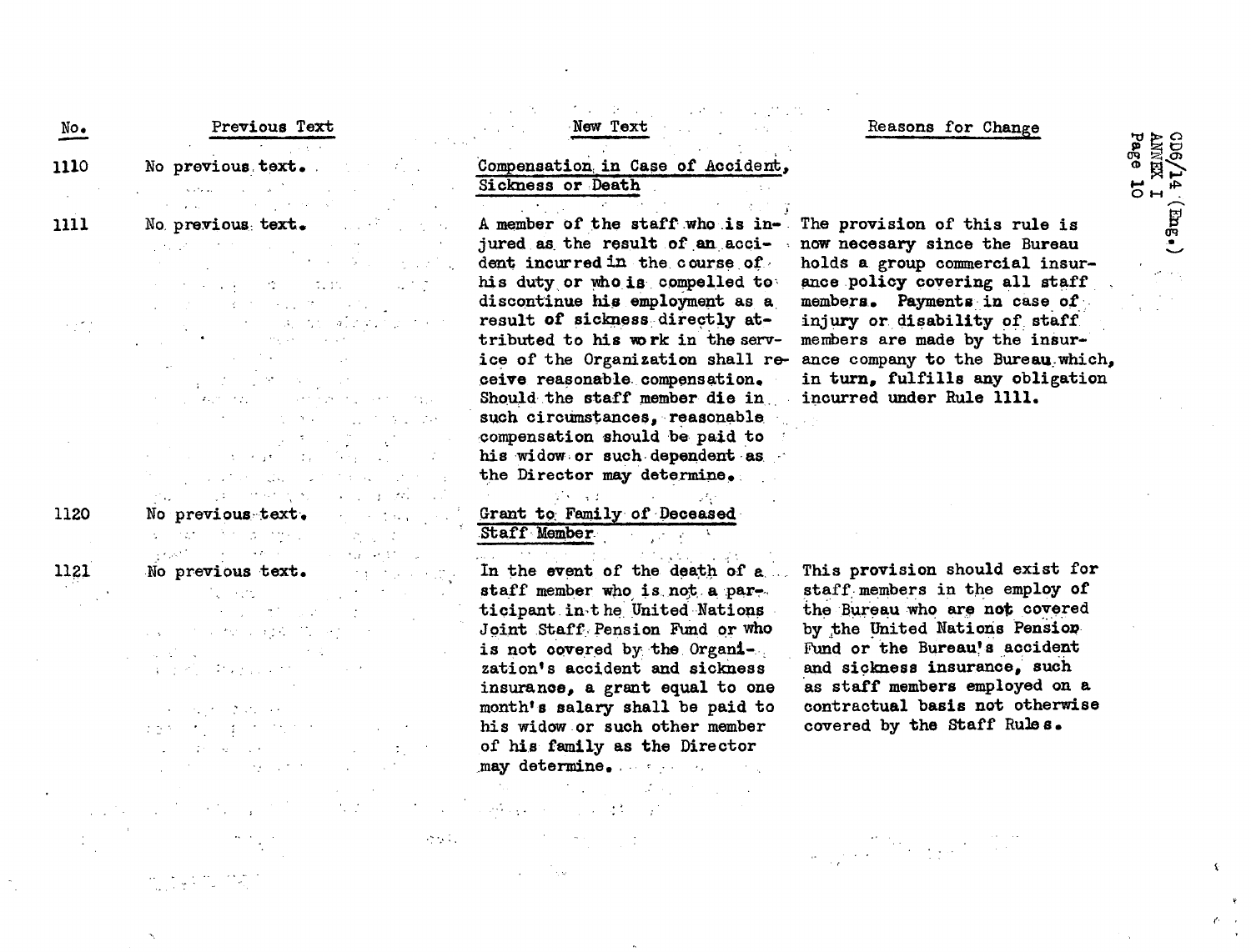#### Previous Text.

No.

M.

New Text

Same as "previous text".

**I'**

Ŷ,

es.

 $\Xi_{H}$ 

**ANNEX<br>Page CDG** 

A staff member whose appointment is for a period of not less than one year or who receives an appointment the length of which added to his previously acquired service totals a period of not less than one year shall be entitled to travel expenses and subsistence allowances for the following dependents: **wife,** dependent's disabled husband, dependent's children and brothers and sisters:

(a) from their place of residence to the staff member's official station in connection with his appointment;

(b) from one official station to another if expenses have been authorized under (a);

(c) from the staff member's official station to a place in his home country and return when he is entitled to home leave;

(d) from the staff member's official station to a place designated by him upon termination of his appointment;

provided that in the case of (a), (c) and (d) the entitlement shall be limited to the cost of such journeys between the staff member's "normal place of residence" and his See next page.

Same as "previous text".

Same as "previous text".

Same as "previous text".

Same as "previous text".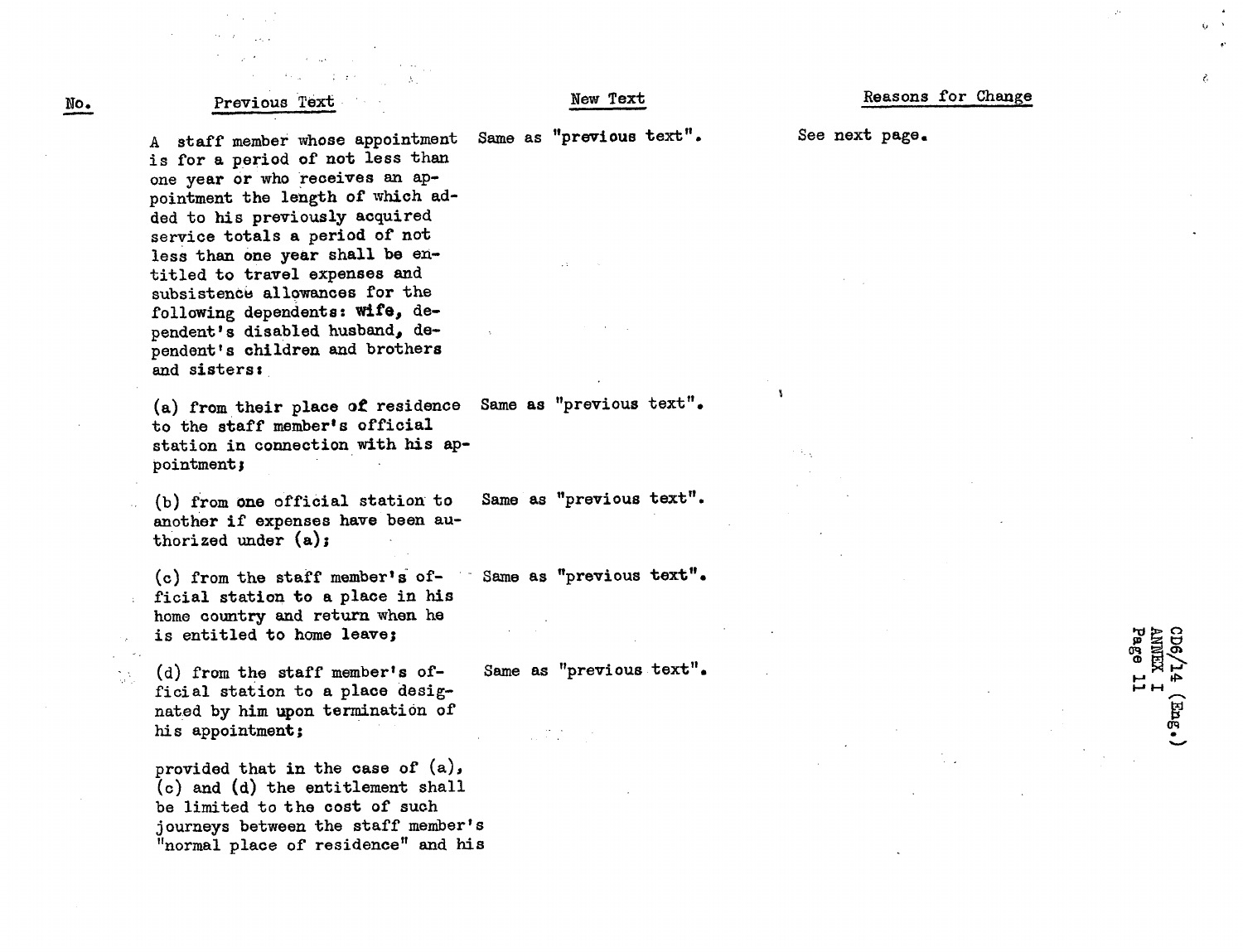#### Page Reasons for Change cDG **ANNEX** New Text Previous Text No. **A4<br>EXT12**<br>e 12 The effect of the change is to official station at the time the ensure that the Organization is journey is authorized, and provinot subjected to transportation oEj 9I ded that, for (a) and (c) above, costs for what in fact proves the staff member's assignment to to be only a visit by a staff that official station is'expected member's family. **3.** - ·q - . ..-.. six months to continue for at least six months and the dependents remain at the station at least six months. 1212.2 Travel In lieu of the previous Rule Delete entirely and renumber the The entitlement of a qualified 1212.2 add the following new succeeding sub-paragraphs. staff member who had no depend-Rule 1214 which simplifies ents at the time qualified and wording and is designed to who subsequently acquired one clarify the intent of this or more dependents shall be the rule. same as if he had such dependents at the time he qualified. No previous text. 1214 Rules 1212 and 1213 shall 1214 apply to dependents acquired by a staff member after his appointment. Same as "previous text". See nex page. Subject to Removal Rules issued 1311by the Director, payment of transportation expenses in connection with the removal of household goods and other per-' sonal efects will be made to the entitled staff'member: (a) upon appointment for a period of not less than two years, from the place where he is ordinarily residing at the time of

 $\epsilon$ 

he is assigned to duty;

appointment to the place where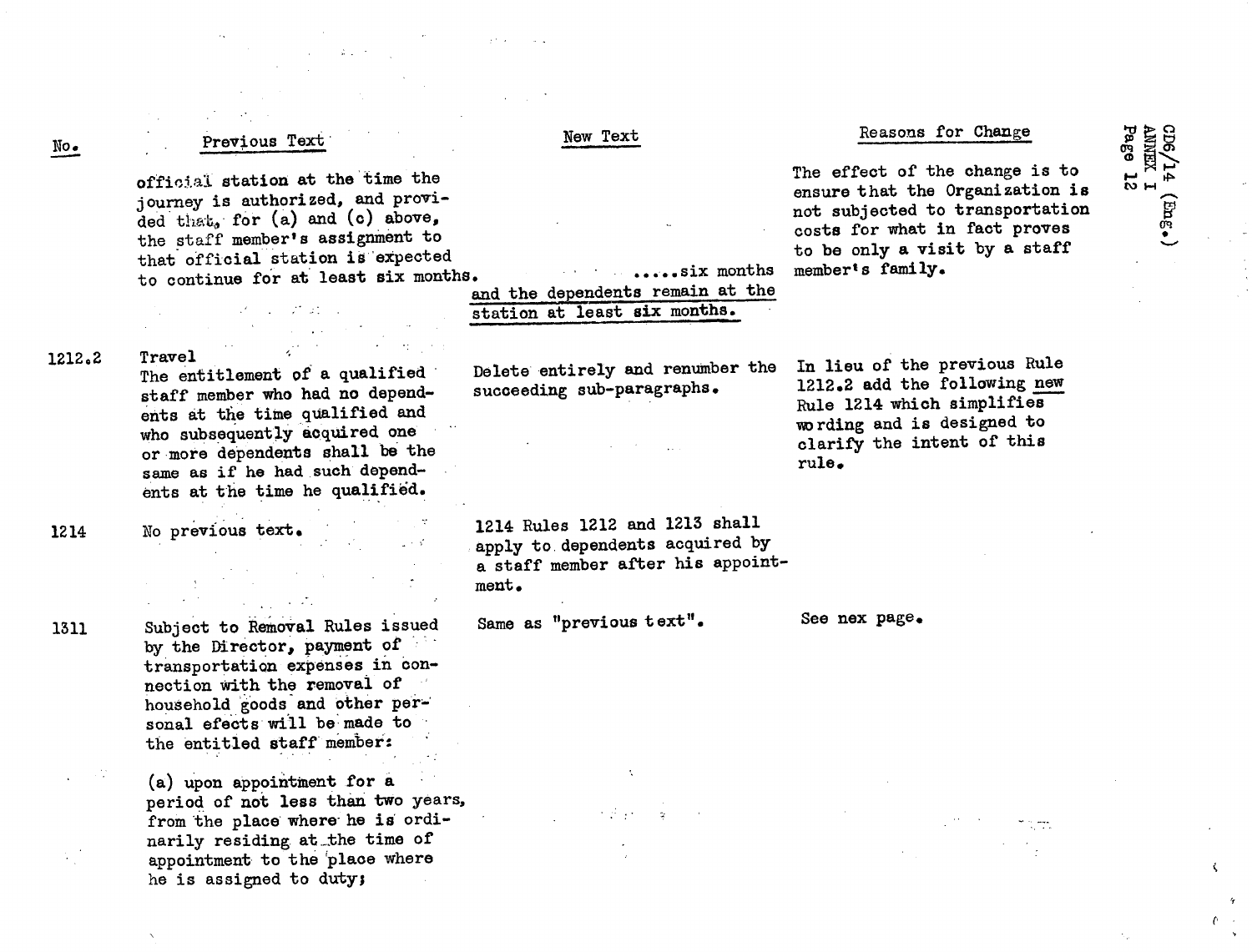#### New Text

Same as "previous text".

(b) upon transfer for permanent or indefinite duty, from one official station to another;

(c) upon leaving the service of the Bureau, from his official station to his normal place of residence, provided that he was appointed, or has served, for a eppositions, when two years, period of not less than two years, period of not less than two years, and has nor waived his repatriation and has not forfeited his repatrirights during the first two years of his appointment under Rule 142.

- 1512 Staff members who are not in a pay Staff members who are not in pay status for the full pay period shall receive for each working day in a pay status 1/260th of the annual base salary.
- 1512.1 A full pay period will be defined as the first to the last day of any calendar month. Staff members taking up an appointment after the first of the month will have their ing up an appointment after the<br>dirst of the month will have their ing up and the pay-pariod will salary computed on a day to day basis for the rest of the month, as set forth in Rule 1512, andwill have their salary computed on a regular monthly basis from the beginning of the next calendar month.

 $\mathcal{L}^{\mathcal{L}} \to \mathcal{L}$ 

(c) upon leaving the service of the Bureau, from his offical station to his normal place of residence, provided that he was appointed, or has served, for a ation rights under Rule 620.3.

status for the full pay period shall receive for each calendar day in pay status 1/30th of the monthly salary.

A full pay period will be defined as the first to the 15th and the 16th to the last day of any calendar month. Staff members takfirst day of the pay-period will have their salary computed on a day to day basis for the rest of the pay-period as set forth in Rule 1512, and will have their salary computed on a regular basis from the beginning of the next pay-periodo

These are editorial changes required to bring this rule into line with the previous deletion of Rule 142 on Waivers. Rule 620.3 provides that no indemnity will be paid to staff member who accepts an appointment for a year or more and resigns after less than one year of service.

The purpose of this change is to simplify payroll computations and establish a formula which is easily understood by the staff.

The World Health Organization has always considered a pay period as covering each calendar month. However, conforming to general practices in the Western Hemisphere regarding frequency of salary payments the Pan American Sanitary Bureau has generally operated on a semimonthly pay basis with the pay period covering the first through fifteenth, and sixteenth through the last day of each month. This will bring the wording of the Staff Rule in line with this accepted practice.

pa< " ¤

> 0J *CAF-* $\ddot{ }$  $\subset$

o r